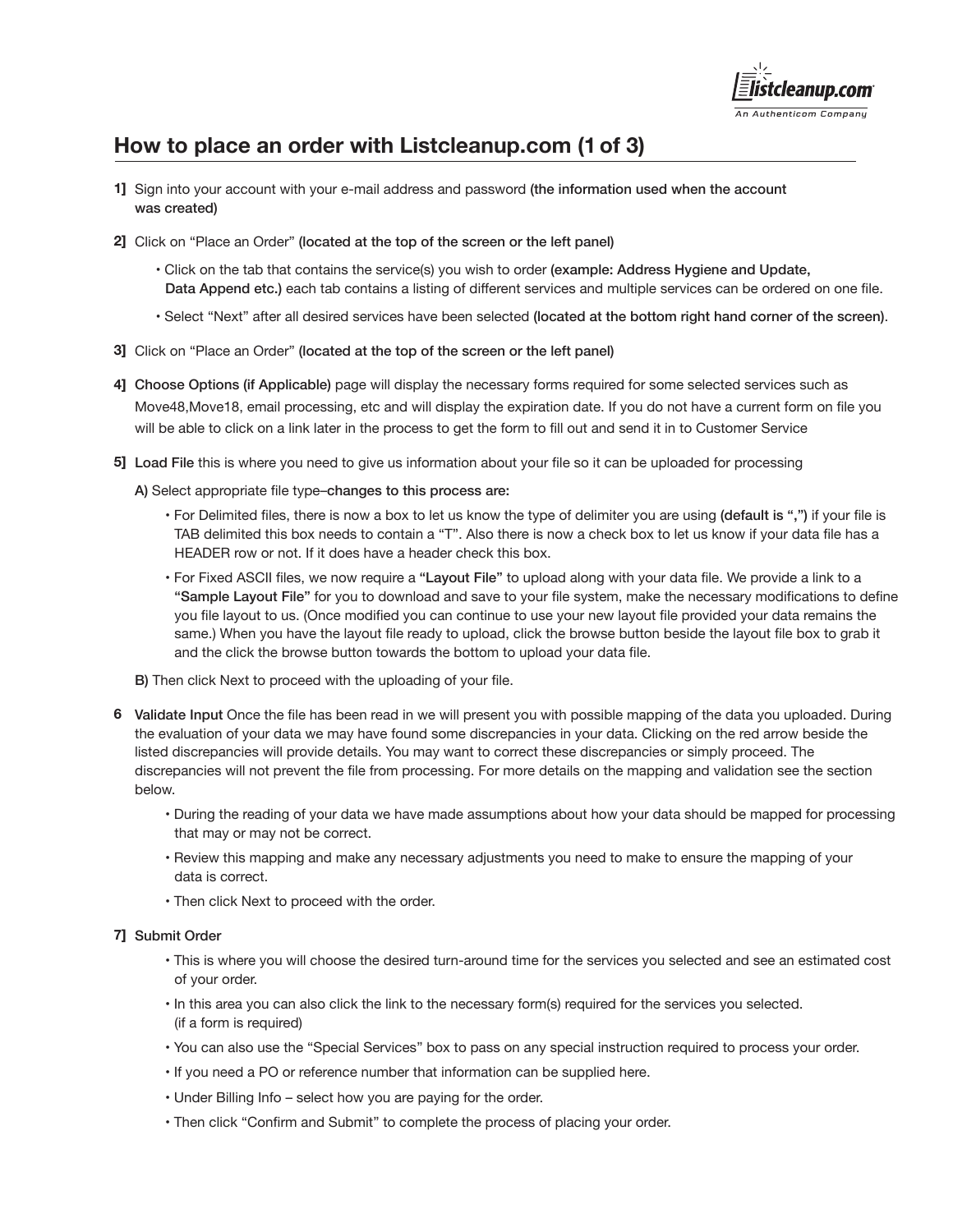

# **How to place an order with Listcleanup.com (2 of 3)**

### Confirmation **8]**

- This is the final step in the process
- It displays the information about the order you just placed with Listcleanup.com
- You have now completed the placement of your order and you may now place another order or simply log out of your account.



Once your order is in the system for processing it goes through a verification process. The system will read your data file and attempt to verify the file. If your data does not pass verification please review your file and resolve the issue(s) listed. If you have difficulties resolving the issue(s), please contact Customer Service at (855) 631-5050 or listcleanup-customerservice@authenticom.com

When you receive email notification your order has completed, you will simply log into your account select "Account" at the top of the screen then select "View Orders / Retrieve Files"

Thank you for choosing Listcleanup.com and please feel free to contact us with any questions or assistance.

#### **Contact Information**

 **Phone:** (855) 631-5050  **E-mail:** listcleanup-customerservice@authenticom.com

### **Additional information about how the "Validate Input" evaluates your data <b>ANN TANN TANN TANN TANN**

#### **File Mapping**

If there is a header, the header is read and column names are used and tested against a list of possible matches for our expected headers. (e.g. first name) If the file has no header, the first 100 lines are read and tested against known patterns. There aren't known patterns for every column. For instance, there is no way to distinguish between a city and a last name. However, the parser can look for telephone numbers, zip codes, states and address lines because these have distinct patterns.

#### **Validation of the Data**

After the headers have been mapped, the rest of the data is read assuming that it is the type of data that we were expecting. For instance, if the column was determined to contain address data, then the rest of the columns are compared against the address pattern. If they do not match the expected pattern, then a message is raised.

#### Other types of validation done include:

- 1. Are the number of columns the same for every line
- 2. Are the number of characters the same for every line (fixed length only)

#### **Determine confidence in the data**

The confidence in the data is determined by line validation and column validation. Confidence comes down to how likely it is the file will pass through workhorse without customer service intervention. It is supposed to let the customer know if there are places in the file with data issues that MIGHT need to be addressed.

## **JUBBERTHERRY SUBSTANDING A COLUMN FIGURE 3 (SOCK) ASSESSMED AS A COLUMN FIGURE 2010 FIGURE 2010**

The confidence that a column is mapped correctly is done by taking the number of columns that didn't match the expected pattern and dividing it by the overall number of columns. The confidence for each column is then averaged. Along with this is the number of lines that had to be skipped because of incorrect column count.